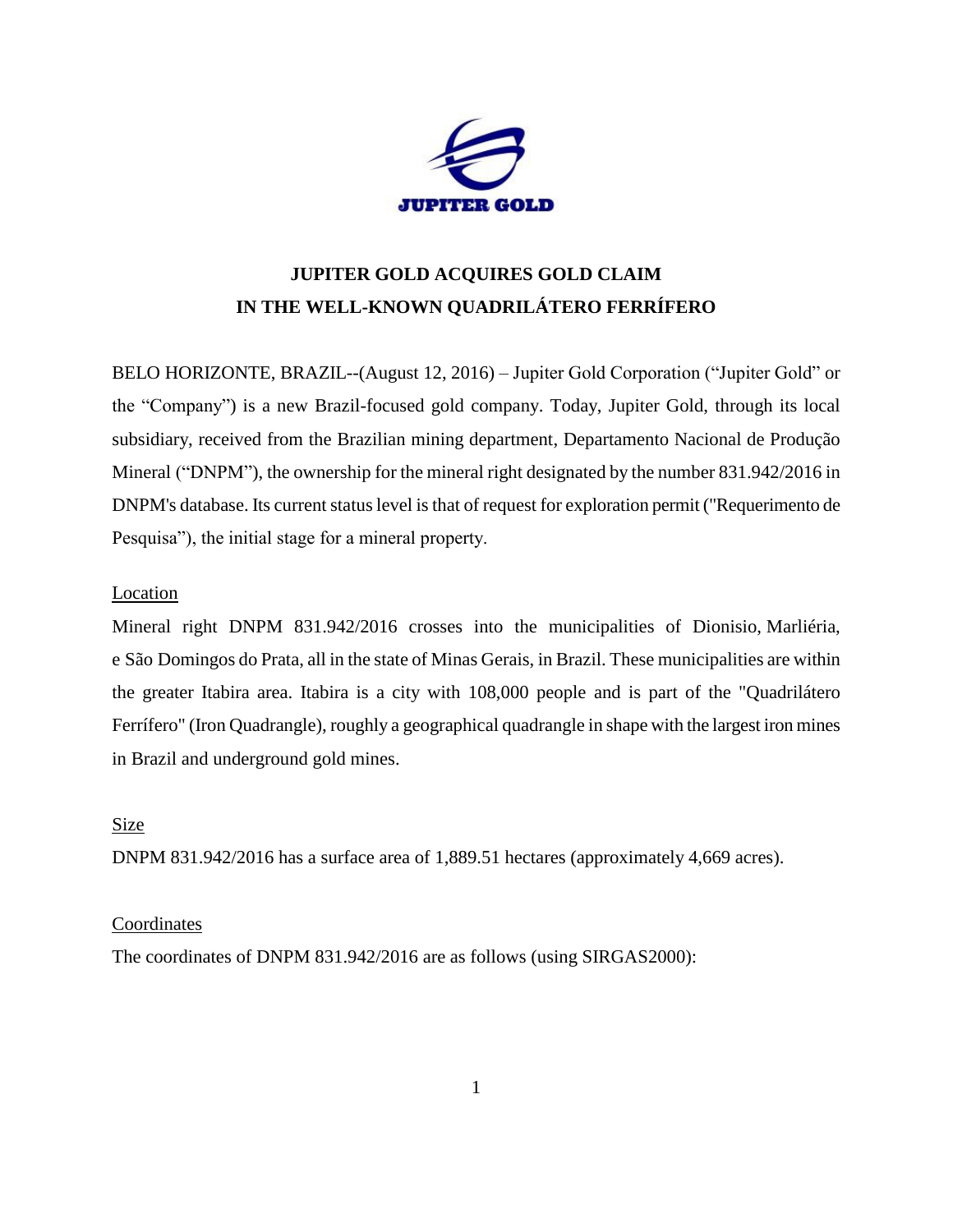| Latitude                    | Longitude              |
|-----------------------------|------------------------|
| $-19^{\circ}46'15''600$     | -42°49'22"800          |
| -19°46'55"200               | -42°49'22"800          |
| -19°46'55"200               | -42°48'21"600          |
| -19°49'19"200               | -42°48'21"600          |
| -19°49'19"200               | -42°49'22"800          |
| -19°49'40"800               | -42°49'22"800          |
| -19°49'40"800 -42°50'02"400 |                        |
| -19°49'01"200               | -42°50'02"400          |
| -19°49'01"200               | $-42^{\circ}50'27"600$ |
| $-19^{\circ}46'15''600$     | -42°50'27"600          |
| $-19^{\circ}46'15''600$     | -42°49'22"800          |

# Map



Map – Mineral Right DNPM 831.942/2016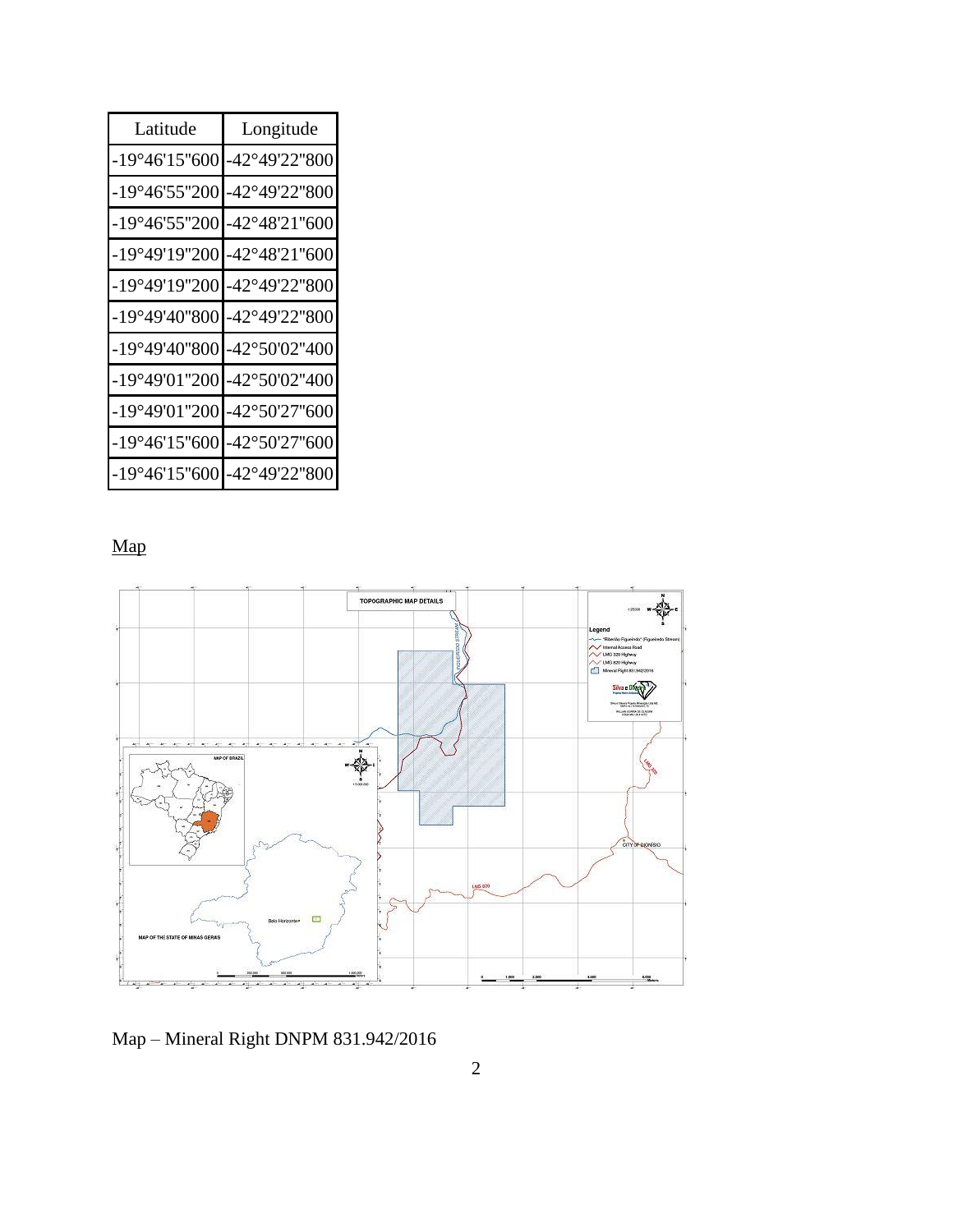#### Other Information

DNPM 831.942/2016 is located within the well-known area in the state of Minas Gerais in Brazil called the "Iron Quadrangle". This region, known for both iron and gold mining, has excellent logistics and is also close to the state's capital, Belo Horizonte. The closest larger city to this new claim is Itabira.

Geological formations in the Iron Quadrangle are rich and highly complex; gold mines usually begin as open-sky alluvial operations and later advance underground following primary gold deposits. Several companies have operated gold mines within the Iron Quandrangle, notably AngloGold Ashanti and Jaguar Mining. Although a hired expert indicated potential in this claim, confirmatory geological research has not been performed as of yet.

#### Industry Guide 7 Compliance

We note that that as of now this property is without known reserves, according to such the definition under the SEC's Industry Guide 7. In further compliance with Industry Guide 7, we state that our proposed program for this area is exploratory in nature.

# **About Jupiter Gold Corporation**

Jupiter Gold Corporation ("Jupiter Gold") is focused on gold projects in Brazil. More information on Jupiter Gold is at [www.jupitergoldcorp.com.](../../../../../../../../../../../../../../../Downloads/www.jupitergoldcorp.com)

#### **Safe Harbor Statement**

*This press release contains forward-looking statements made under the "safe harbor" provisions of*